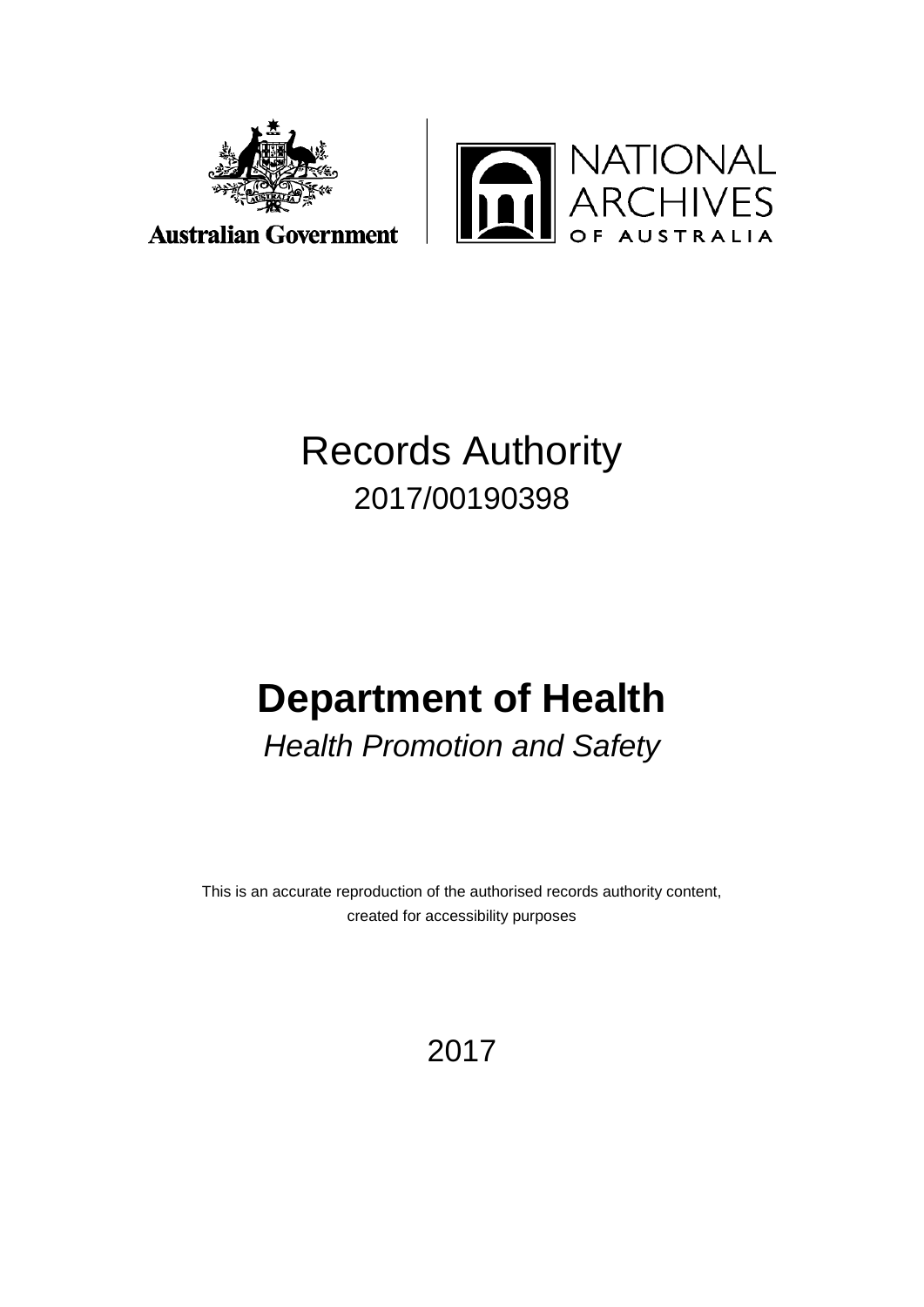

© Commonwealth of Australia (National Archives of Australia) <sup>2017</sup>

#### **Copyright**

This product, excluding the National Archives of Australia logo, Commonwealth Coat of Arms or registered trademark, has been licensed under a Creative Commons Attribution-Non-Commercial (CC-BY-NC) Version 4.0 International Licence. You may share, copy, redistribute, remix, transform and build upon this work for non-commercial purposes only. However, you must attribute the National Archives of Australia as the copyright holder of the original work, include the attribution as set out below and indicate if changes were made. The full terms and conditions of this licence are available at [www.creativecommons.org](http://www.creativecommons.org/)

#### **Attribution**

This records authority is licenced by the Commonwealth of Australia (National Archives of Australia) under a Creative Commons Attribution-Non-Commercial (CC-BY-NC) Version 4.0 International Licence. The original version can be found [on our website](http://www.naa.gov.au/)

#### **Accessibility**

This is an accurate reproduction of the authorised records authority content, created for accessibility purposes.

#### **Contact Us**

Enquiries relating to copyright or accessibility should be made through the [Agency Service](http://reftracker.naa.gov.au/reft000.aspx?pmi=jpGkKEm4vT)  [Centre.](http://reftracker.naa.gov.au/reft000.aspx?pmi=jpGkKEm4vT)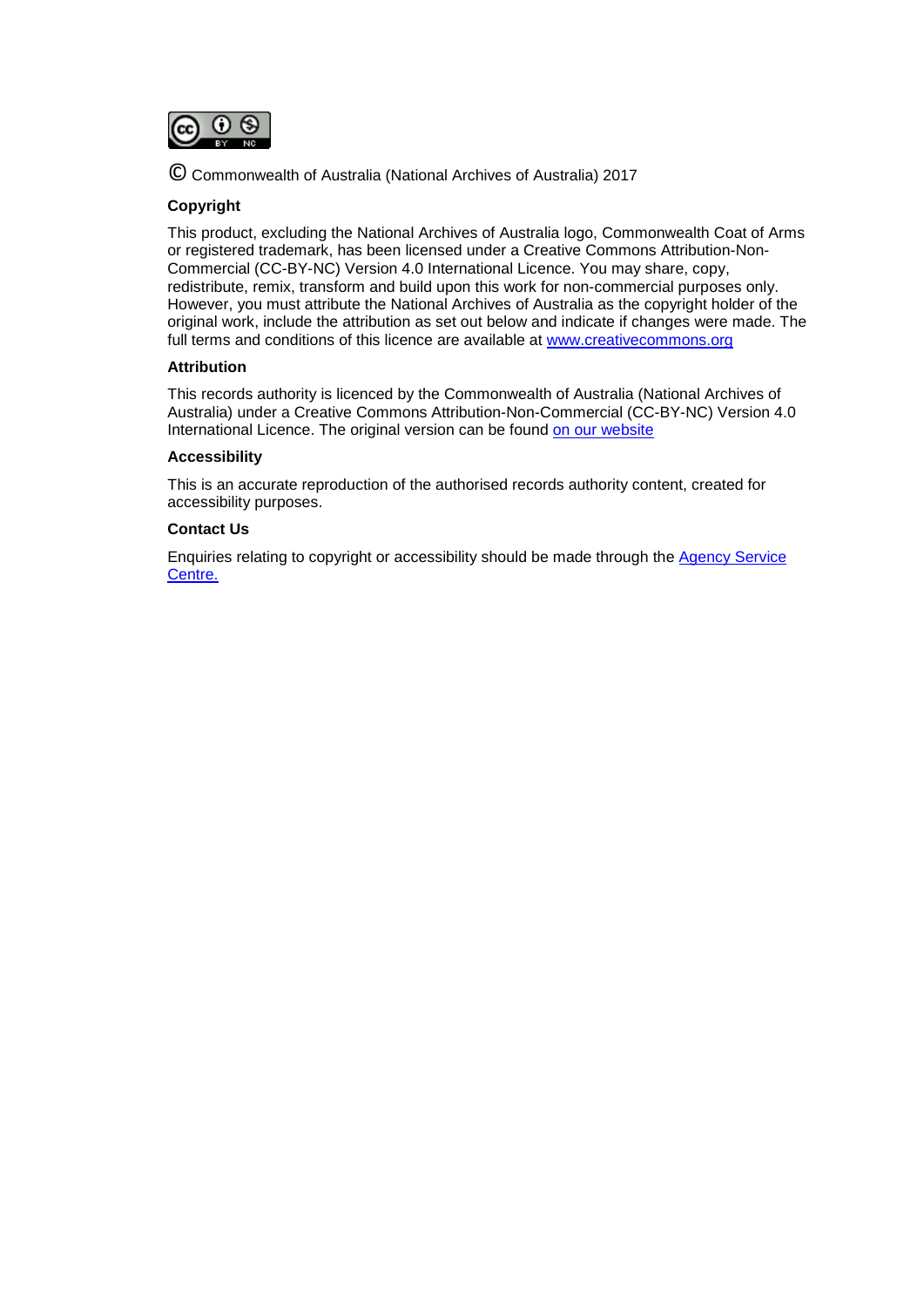### **CONTENTS**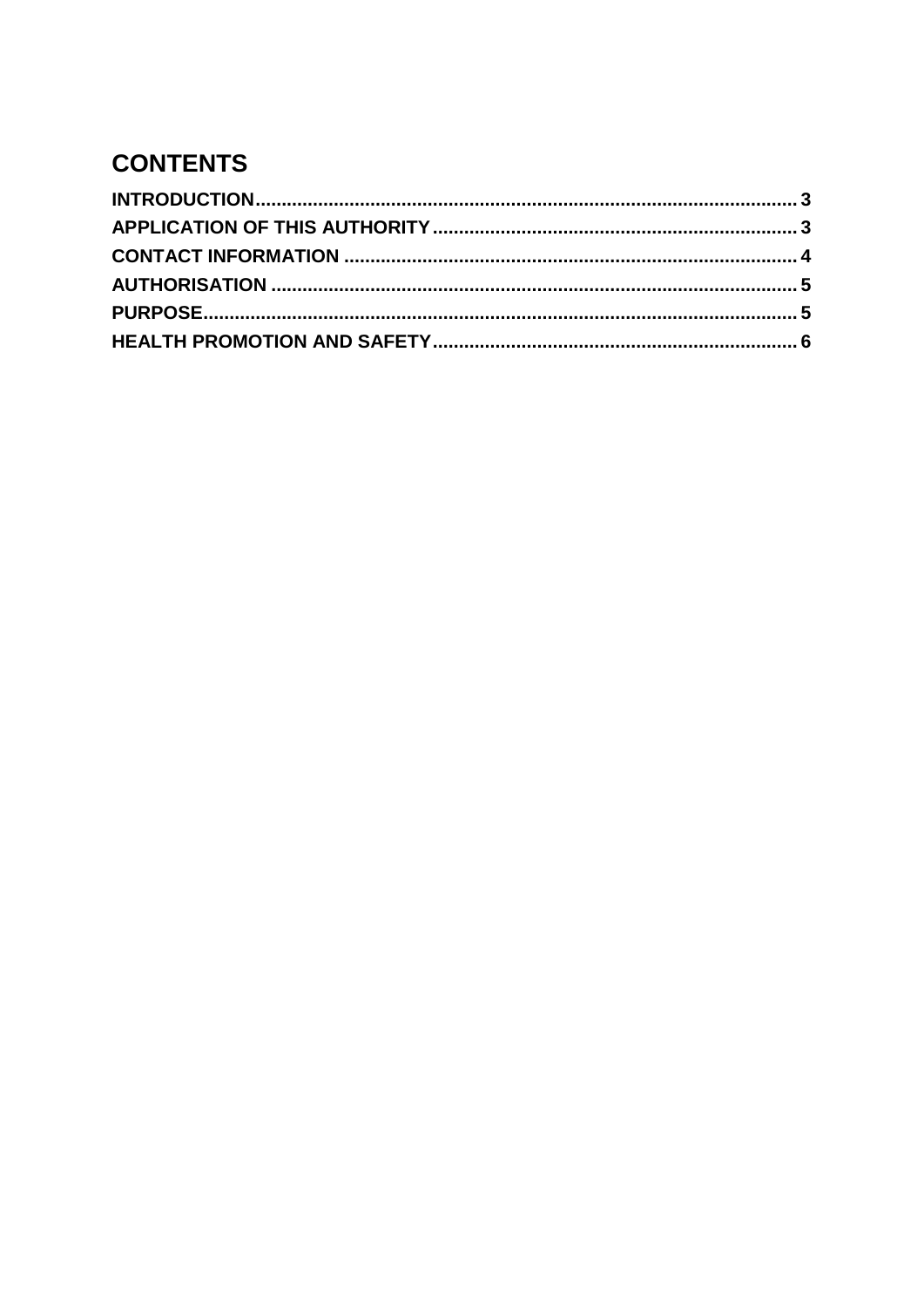### <span id="page-3-0"></span>**INTRODUCTION**

The Department of Health and the National Archives of Australia have developed this records authority to set out the requirements for keeping or destroying records for the core business areas of Health Promotion and Safety. It represents a significant commitment on behalf of the Department of Health to understand, create and manage the records of its activities.

This authority is based on the identification and analysis of the business of the Department of Health. It takes into account the agency's legal and organisational information management requirements, and the interests of stakeholders, the agency and the National Archives.

The authority sets out those records that need to be retained as national archives and specifies the minimum length of time that temporary records need to be kept. This authority gives the Department of Health permission under the *Archives Act 1983*, for the destruction of the temporary records described after the minimum retention period has expired. Retention periods for these temporary records are based on: an assessment of business needs; broader organisational accountability requirements; and community expectations, and are approved by the National Archives on the basis of information provided by the agency.

As changes in circumstances may affect future information management requirements, the periodic review of this authority is recommended. All amendments must be approved by the National Archives.

#### <span id="page-3-1"></span>**APPLICATION OF THIS AUTHORITY**

- 1. This authority is to be used to determine how long records must be kept. Records are matched to the relevant core business and records class in the authority.
	- Where the minimum retention period has expired and the records are not needed for Departmental business they should be destroyed as authorised in this authority;
	- Records that have not reached the minimum retention period must be kept until they do; and
	- Records that are identified as 'retain as national archives' are to be transferred to the National Archives for preservation.
- 2. This authority should be used in conjunction with general records authorities such as:
	- the Administrative Functions Disposal Authority (AFDA) and/or AFDA Express issued by the National Archives to cover business processes and records common to Australian Government agencies; and
	- General Records Authority (31) Destruction of source or original records after digitisation, conversion or migration (2015).
- 3. The normal administrative practice (NAP) provision of the *Archives Act 1983* gives agencies permission to destroy certain records without formal authorisation. This usually occurs where records are duplicated, facilitative or for short-term use only. NAP does not replace arrangements agreed to in this authority but can be used as a tool to assist in identifying records for destruction together with an agency's records authority or authorities, and with AFDA and AFDA Express. The National Archives recommends that agencies develop and implement a NAP policy. Advice and guidance on destroying records as a normal administrative practice and on how to develop a NAP policy is available from the National Archives' website at [www.naa.gov.au.](http://www.naa.gov.au/)
- 4. Records that are reasonably likely to be needed as evidence in a current or future judicial proceeding or are subject to a request for access under the *Archives Act 1983,* the *Freedom of Information Act 1982* or any other relevant act must not be destroyed until the action has been completed.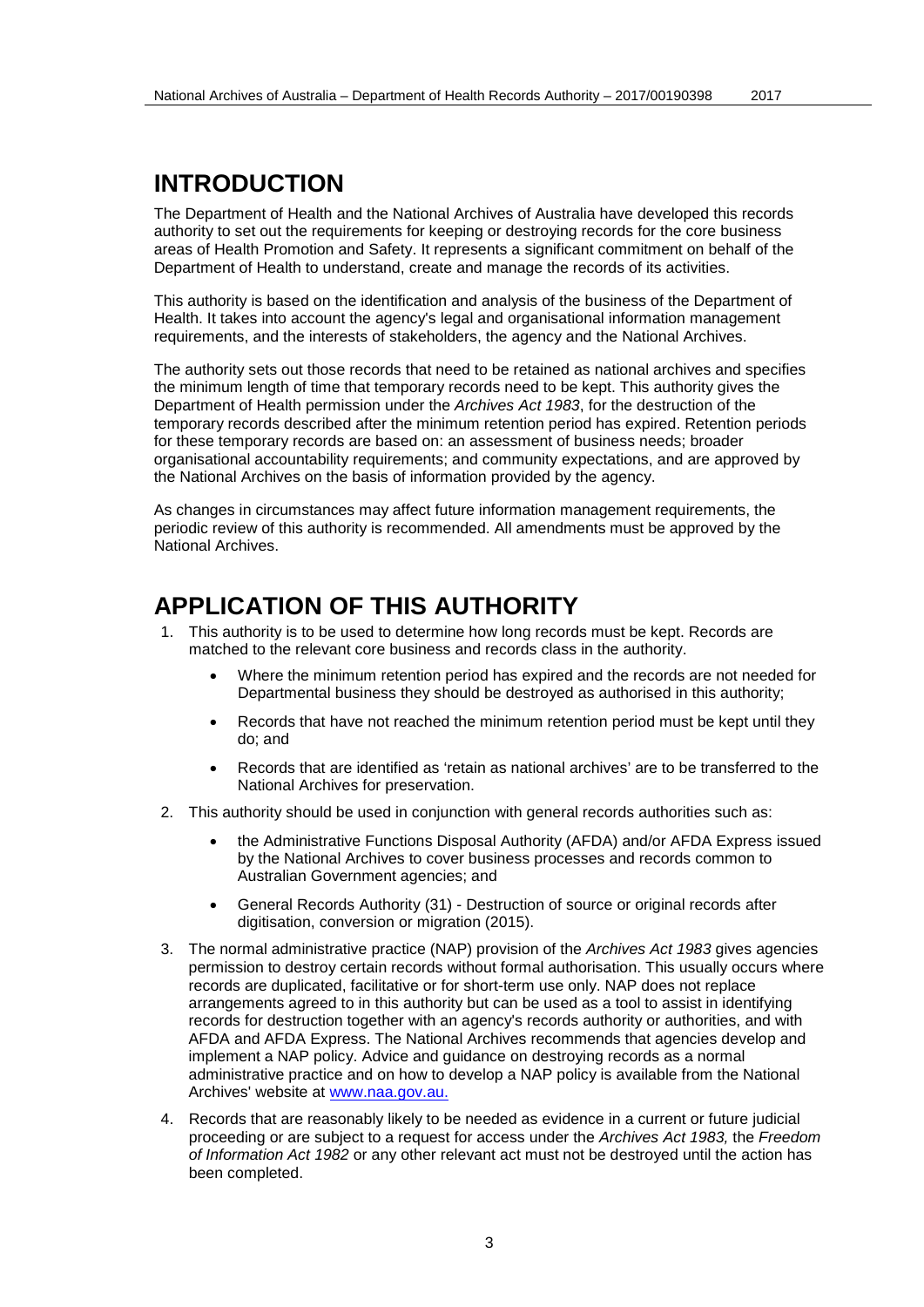- 5. Records subject to a disposal freeze must not be destroyed until the freeze has been lifted. Further information about disposal freezes and whether they affect the application of this authority is available from the National Archives website at [www.naa.gov.au.](http://www.naa.gov.au/)
- 6. Where the method of recording information changes (for example from a manual system to an electronic system, or when information is migrated from one system to a new system) this authority can still be applied, providing the records document the same core business. The information must be accessible for the period of time prescribed in this authority. The Department of Health will need to maintain continuing access to the information, including digital information, for the periods prescribed in this records authority or until the information is transferred into the custody of the National Archives.
- 7. In general, retention requirements indicate a minimum period for retention. The Department of Health may extend minimum retention periods if it considers that there is an administrative need to do so, without further reference to the National Archives. Where the Department of Health believes that its accountability will be substantially compromised because a retention period or periods are not adequate, it should contact the National Archives for review of the retention period.
- 8. Records coming within 'retain as national archives' classes in this authority have been determined to be part of the archival resources of the Commonwealth under section 3C of the *Archives Act 1983*. The determination of Commonwealth records as archival resources of the Commonwealth obliges agencies to transfer the records to the National Archives when they cease to be current and, in any event, within 15 years of the records coming into existence, under section 27 of the *Archives Act 1983*.
- 9. Records in the care of agencies should be appropriately stored, managed and preserved. Agencies need to meet this obligation to ensure that the records remain authentic and accessible over time. Under Section 31 of the *Archives Act 1983*, access arrangements are required for records that become available for public access including those records that remain in agency custody.
- 10. Appropriate arrangements should be made with the National Archives when records are to be transferred into custody. The National Archives accepts for transfer only those records designated as national archives. Records created digitally after 1 January 2016 can be transferred in digital formats only.
- 11. Advice on how to use this authority is available from the Department of Health information manager. If there are problems with the application of the authority that cannot be resolved, please contact the National Archives.

### <span id="page-4-0"></span>**CONTACT INFORMATION**

For assistance with this authority or for advice on other information management matters, please contact National Archives' [Agency Service Centre.](http://www.naa.gov.au/information-management/support/agency-service-centre/index.aspx)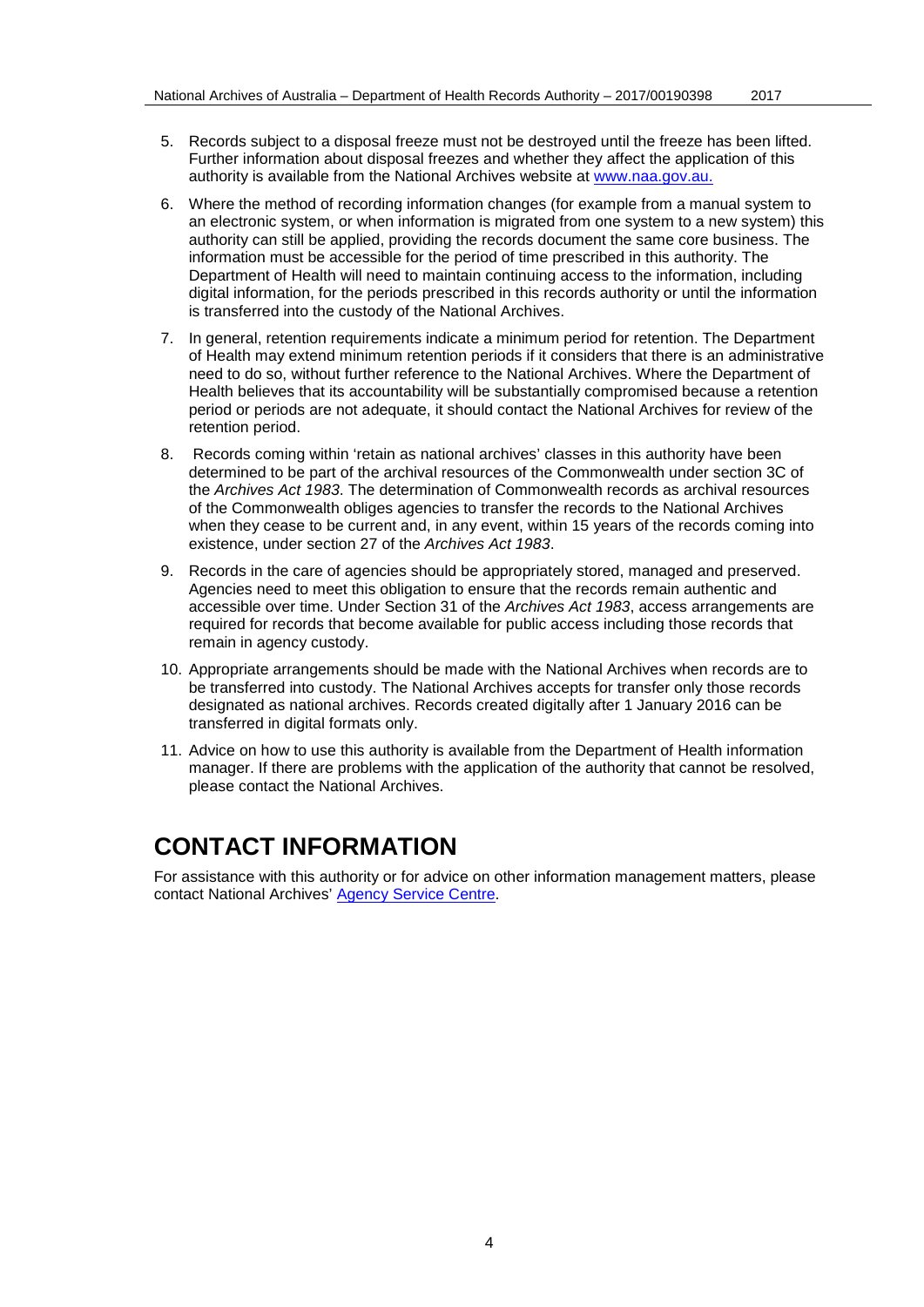### <span id="page-5-0"></span>**AUTHORISATION**

#### **RECORDS AUTHORITY 2017/00190398**

| Person to whom notice of<br>authorisation is given: | Mr Martin Bowles PSM<br>Secretary<br>Department of Health<br>GPO Box 9848<br>Canberra ACT 2601 |
|-----------------------------------------------------|------------------------------------------------------------------------------------------------|
|                                                     |                                                                                                |

<span id="page-5-1"></span>

| <b>Purpose:</b> | Authorises arrangements for the disposal of records in accordance<br>with Section 24(2)(b) of the Archives Act 1983.                                                                            |
|-----------------|-------------------------------------------------------------------------------------------------------------------------------------------------------------------------------------------------|
|                 | Determines records classed as 'retain as national archives' in this<br>records authority to be part of the archival resources of the<br>Commonwealth under section 3C of the Archives Act 1983. |
|                 |                                                                                                                                                                                                 |
| Application:    | All core business records relating to Health Promotion and Safety.                                                                                                                              |
|                 |                                                                                                                                                                                                 |

This authority gives permission for the destruction, retention or transfer to the National Archives of Australia of the records described. This authority will apply only with the consent of the agency currently responsible for the business documented in the records described.

Authorising Officer **Contract Contract Contract Contract Contract Contract Contract Contract Contract Contract Contract Contract Contract Contract Contract Contract Contract Contract Contract Contract Contract Contract Con** 

22 June 2017

Christine Johnston Assistant Director- General National Archives of Australia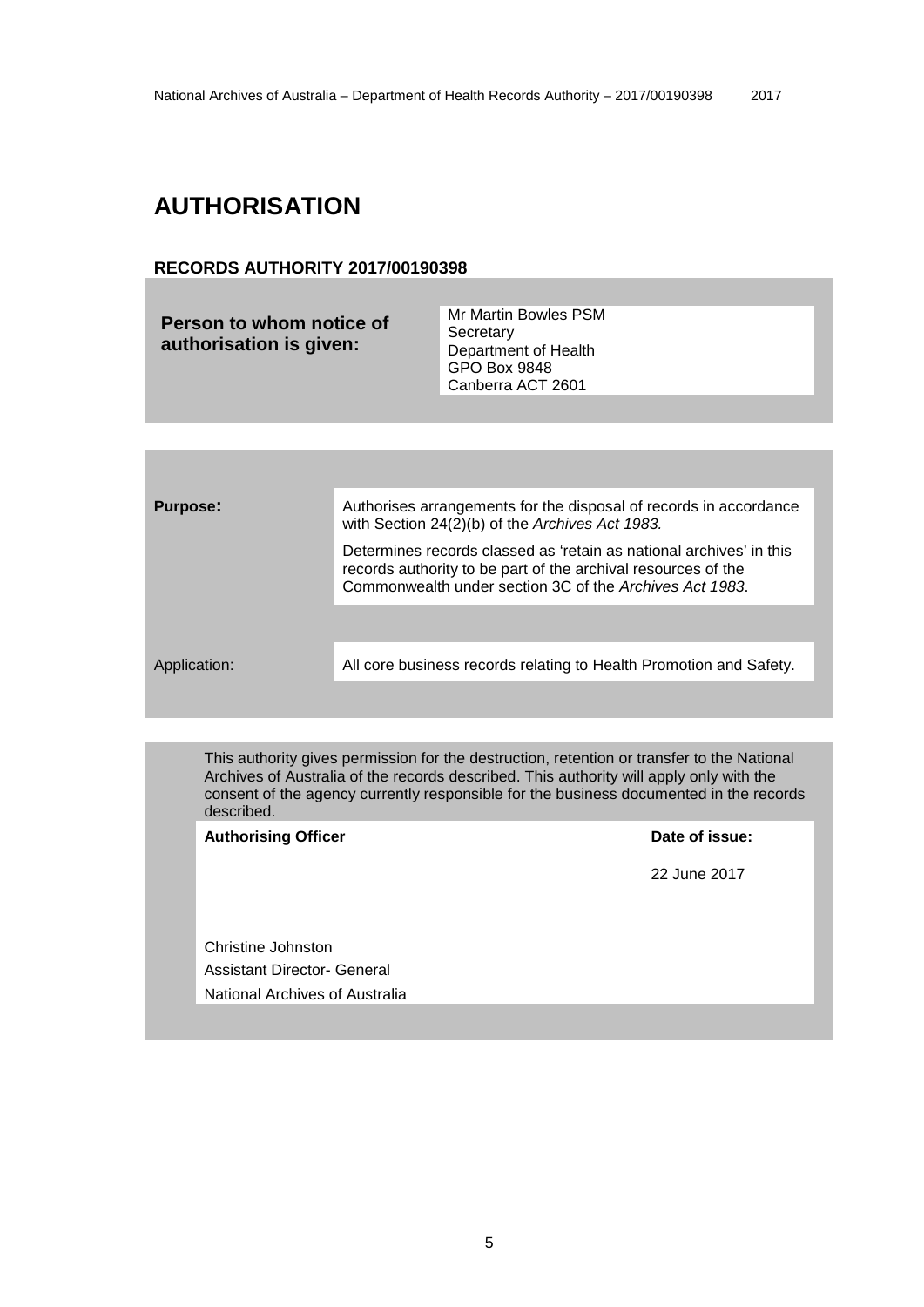<span id="page-6-0"></span>The core business of promoting healthy environments and lifestyle behaviours including healthy ageing, informing the community about lifestyle risk factors such as alcohol, tobacco and substance abuse, preventing disease through vaccinations, and ensuring the safety of food.

The **core activities** include:

- developing, implementing and reviewing health promotion and safety policies, procedures, strategies, plans, programs and campaigns;
- liaising, consulting, and undertaking joint ventures with key stakeholders including government agencies and non-Government organisations;
- negotiating, establishing and reviewing agreements for the provision of health promotion and safety programs or services, including joint venture agreements and funding agreements;
- undertaking or funding research into health promotion and safety related matters;
- collecting and managing data, including data collected through surveys;
- marketing health promotion and safety-related programs and services;
- developing or maintaining oversight of the development of health promotion and safety standards, including food standards;
- maintaining oversight of food safety issues, including food recalls;
- reviewing decisions made under relevant State, Territory or Federal legislation concerning health promotion and safety; and
- processing applications for exemptions to tobacco advertising laws.

The performance of the core business is supported by **general activities** such as:

- receiving or providing advice to internal and external stakeholders about health promotion and safety matters;
- managing appeals and reviews of decisions;
- managing and participating in internal and external meetings, committees and task forces;
- arranging and attending conferences;
- reviewing health promotion and safety processes and systems;
- developing reports and submissions;
- managing public enquiries and feedback;
- preparing and presenting speeches;
- identifying, assessing and managing risks; and
- planning, conducting or facilitating the conduct of internal and external audits.

#### *Cross references to other Health records authorities*

*For services and programs designed to prevent or reduce the incidence of chronic diseases such as arthritis, asthma, cancer, diabetes, and cardiovascular disease, use CHRONIC DISEASE PREVENTION.*

*For policies, strategies, programs and services designed to address broader social health issues in the community including mental illness, use MENTAL HEALTH.*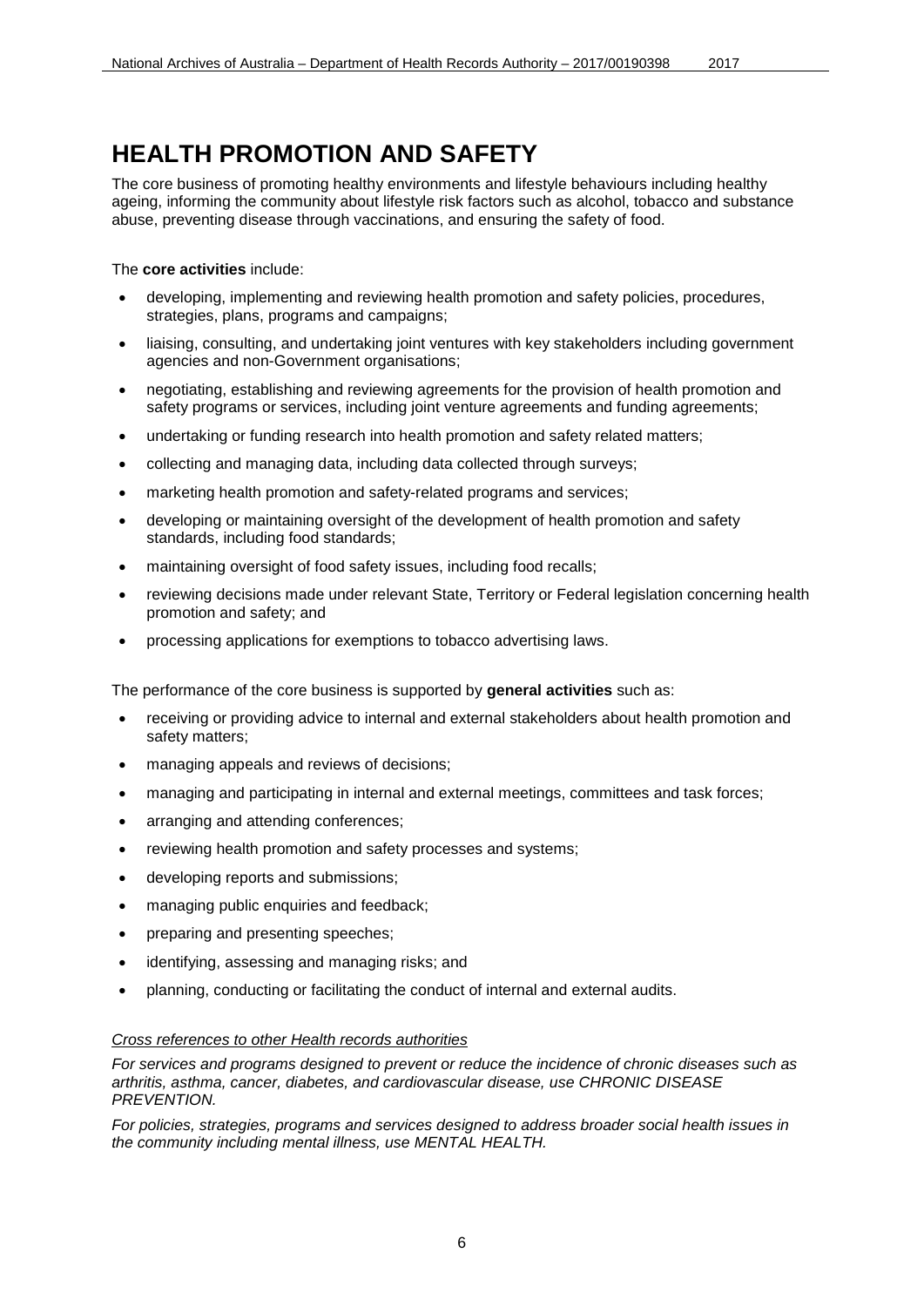*For policies, strategies, programs and services designed to improve access to medical and health care services including both primary (GPs, clinics) and acute care (hospitals), use MEDICAL & HEALTH CARE ACCESS.*

*For policies, strategies, programs and services designed to protect the Australian community against communicable disease threats through a range of surveillance systems and control measures, use HEALTH PROTECTION & HEALTH EMERGENCIES.* 

#### *Cross references to AFDA Express*

*For the preparation of budget estimates, budget proposals, cost modelling, and financial transactions, use - FINANCIAL MANAGEMENT.*

*For the procurement of goods and services, such as contractors or consultants, use – PROCUREMENT.*

*For the publication and distribution of agency publications, including standards, use – PUBLICATION.*

*For advice to the Minister, ministerial submissions, and the development of legislation, use – GOVERNMENT RELATIONS.*

*For staff attendance at conferences on health promotion and safety, use – STAFF DEVELOPMENT.*

#### *Cross references to other General Records Authorities*

*For the management of grants, use GRANT MANAGEMENT.*

*For developing and executing contracts under seal or deeds, use CONTRACTS UNDER SEAL/DEEDS.*

| Class no | <b>Description of records</b>                                                                                                                                                                                                                                                                                                                                                                                                                                                                                                                     | <b>Disposal</b><br>action         |
|----------|---------------------------------------------------------------------------------------------------------------------------------------------------------------------------------------------------------------------------------------------------------------------------------------------------------------------------------------------------------------------------------------------------------------------------------------------------------------------------------------------------------------------------------------------------|-----------------------------------|
| 62325    | Significant records documenting:<br>development, implementation and evaluation of national and high level<br>policies, strategies and plans supporting health promotion and safety.<br>Includes final and major drafts, policy proposals, stakeholder consultation,<br>research papers, briefs and other correspondence;                                                                                                                                                                                                                          | Retain as<br>national<br>archives |
|          | developing and implementing national and high-level programs and<br>$\bullet$<br>projects, including joint venture programs (eg Health Star Rating System).<br>Includes proposal, business case, implementation plan, risk assessment,<br>reports, stakeholder consultation and project outcomes;                                                                                                                                                                                                                                                 |                                   |
|          | developing major marketing, educational and information awareness<br>$\bullet$<br>campaigns that support health promotion and safety (eg National<br>Tobacco Campaign). Includes conducting market research and<br>developing advertising materials;                                                                                                                                                                                                                                                                                              |                                   |
|          | advice received or given to internal or external stakeholders relating to<br>$\bullet$<br>significant health promotion and safety standards. Includes policy advice,<br>advice on how to apply or interpret policy (including legal advice),<br>correspondence, research material, cables, minutes and briefs;                                                                                                                                                                                                                                    |                                   |
|          | external and high level internal committees relating to health promotion<br>$\bullet$<br>and safety, where the agency either provides secretariat support, is the<br>Australian Government's main representative, and/or plays a prominent or<br>central role. Includes establishment records, agenda, final versions of<br>minutes, outcomes and action lists, out-of-session correspondence,<br>documents relating to special accounts and administered budgets, reports<br>and supporting documentation, such as briefing notes and discussion |                                   |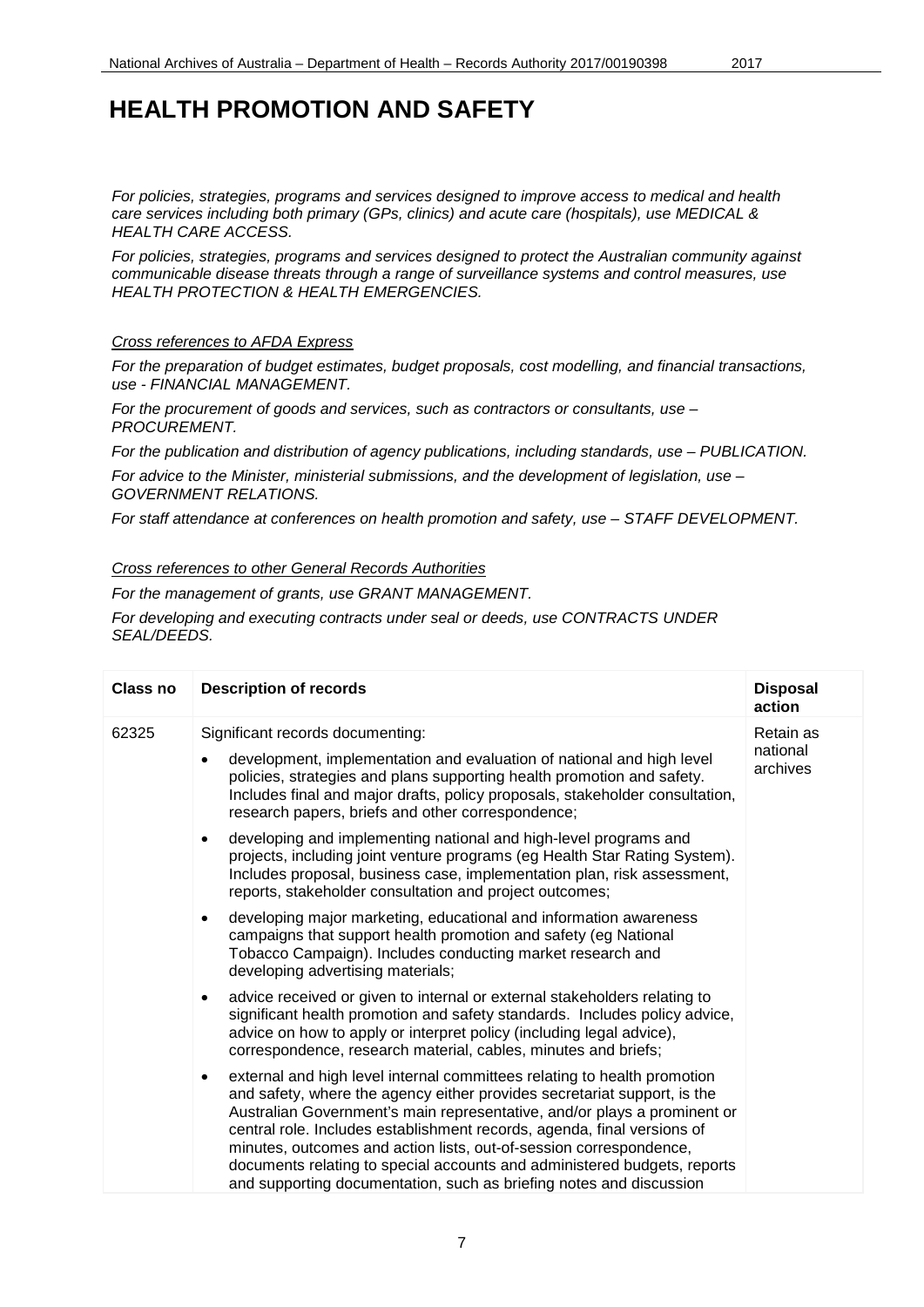| Class no | <b>Description of records</b>                                                                                                                                                                                                                                                                                                                                                                                                                                                                                                                                                                                                                                                                                                                                                                                                                                                                                                                                                                                                                                                                                                                                                                                                                                                                                                                                                                                                                                                                                                                                                                                                                                                                                                                                                                                                                                                                                                                                                                                                                                                                                                                                                                                                                                                                            | <b>Disposal</b><br>action                 |
|----------|----------------------------------------------------------------------------------------------------------------------------------------------------------------------------------------------------------------------------------------------------------------------------------------------------------------------------------------------------------------------------------------------------------------------------------------------------------------------------------------------------------------------------------------------------------------------------------------------------------------------------------------------------------------------------------------------------------------------------------------------------------------------------------------------------------------------------------------------------------------------------------------------------------------------------------------------------------------------------------------------------------------------------------------------------------------------------------------------------------------------------------------------------------------------------------------------------------------------------------------------------------------------------------------------------------------------------------------------------------------------------------------------------------------------------------------------------------------------------------------------------------------------------------------------------------------------------------------------------------------------------------------------------------------------------------------------------------------------------------------------------------------------------------------------------------------------------------------------------------------------------------------------------------------------------------------------------------------------------------------------------------------------------------------------------------------------------------------------------------------------------------------------------------------------------------------------------------------------------------------------------------------------------------------------------------|-------------------------------------------|
|          | papers, correspondence, and recommendations for inclusion on the list;<br>final versions of significant agreements and contracts and supporting<br>$\bullet$<br>documents, that: relate to substantial funding agreements or the<br>establishment of major partnerships or cooperative arrangements with<br>other governments, agencies and organisations; are controversial, of<br>public interest or ground-breaking in nature; relate to major health<br>promotion and safety issues; or result in major changes to agency policies<br>or programs. Includes Memorandums of Understanding and joint venture<br>agreements;<br>summary records supporting the core business, including<br>$\bullet$<br>registers/indexes/datasets and associated information;<br>national and sector-wide reviews of health promotion and safety<br>$\bullet$<br>programs, campaigns and strategies. Includes reviews that result in major<br>changes to agency policies or practices;<br>findings and outcomes of major research supporting the health promotion<br>$\bullet$<br>and safety core business, including demographic research and modelling,<br>and longitudinal studies. Includes final research reports, statistical data,<br>planning, correspondence and supporting documentation, and related<br>datasets where created by the Department of Health;<br>reviews of decisions made under relevant State, Territory or Federal<br>$\bullet$<br>legislation. Includes correspondence, records of appeals and exemptions<br>(including decisions), legal advice and reports for legal counsel, briefs,<br>and notes for file;<br>final versions of reports which may result in substantial changes to<br>$\bullet$<br>agency policy and programs, relate to health promotion and safety issues<br>that are controversial or of public interest, or substantially impact upon<br>health promotion and safety programs and campaigns;<br>final versions of unpublished proceedings, reports, presentations, and<br>$\bullet$<br>papers from national and international conferences, forums, seminars and<br>workshops hosted by the agency;<br>master versions of agency publications produced to support health<br>$\bullet$<br>promotion and safety. Includes information bulletins and fact sheets; and |                                           |
|          | final versions of speeches presented by the portfolio Minister or senior<br>agency staff in support of the health promotion and safety core business.                                                                                                                                                                                                                                                                                                                                                                                                                                                                                                                                                                                                                                                                                                                                                                                                                                                                                                                                                                                                                                                                                                                                                                                                                                                                                                                                                                                                                                                                                                                                                                                                                                                                                                                                                                                                                                                                                                                                                                                                                                                                                                                                                    |                                           |
| 62326    | Records documenting processing of applications for exemptions to the<br>advertising of tobacco and tobacco products.                                                                                                                                                                                                                                                                                                                                                                                                                                                                                                                                                                                                                                                                                                                                                                                                                                                                                                                                                                                                                                                                                                                                                                                                                                                                                                                                                                                                                                                                                                                                                                                                                                                                                                                                                                                                                                                                                                                                                                                                                                                                                                                                                                                     | Destroy 15<br>years after<br>last action  |
| 62327    | Records documenting planning and conduct of internal and external audits<br>relating to the core business. Includes records of liaison and consultation with<br>stakeholders and auditing bodies, meeting notes, comments and reports,<br>research materials, and working papers.<br>[For legal advice relating to international law or interpreting the agency's own<br>legislation, use - LEGAL SERVICES.]                                                                                                                                                                                                                                                                                                                                                                                                                                                                                                                                                                                                                                                                                                                                                                                                                                                                                                                                                                                                                                                                                                                                                                                                                                                                                                                                                                                                                                                                                                                                                                                                                                                                                                                                                                                                                                                                                             | Destroy 10<br>years after<br>last action. |